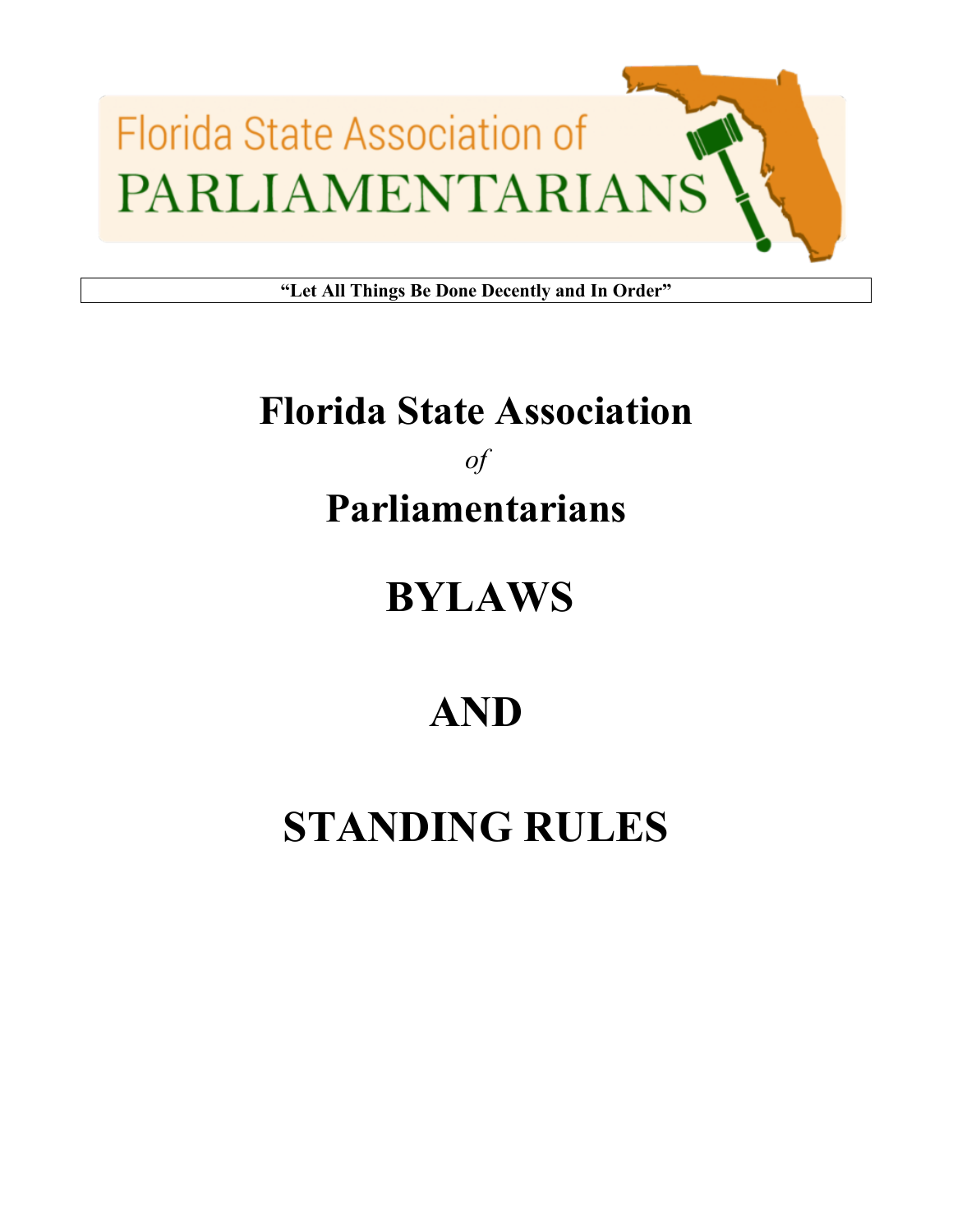#### **of the Florida State Association of the NATIONAL ASSOCIATION OF PARLIAMENTARIANS®**

#### **ARTICLE I - NAME**

The name of this corporation shall be the Florida State Association of the NATIONAL ASSOCIATION OF PARLIAMENTARIANS® also known as the Florida State Association of Parliamentarians (FSAP), a constituent division of the NATIONAL ASSOCIATION OF PARLIAMENTARIANS® (NAP).

#### **ARTICLE II - OBJECT**

The object of this not for profit corporation shall be to:

- A. cooperate with NAP and promote the principles of parliamentary law;
- B. promote the study of parliamentary procedure and the educational programs of NAP;
- C. bring into closer cooperation the parliamentarians of the State of Florida;
- D. promote educational, literary and professional purposes o studying and teaching parliamentary law;
- E. further the interest in and the teaching of parliamentary procedure in schools at all levels; and
- F. be of service to the assembly life of Florida in promoting better understanding of parliamentary procedure.

#### **ARTICLE III - MEMBERS**

**Section 1.** The classes of members shall be:

- A. Primary. A primary member is an NAP member and a FSAP member (unit members and members-at large) who is counted in FSAP as of March 1 of the convention year for determining the number of delegates to which FSAP is entitled at NAP convention.
- B. Member-at-Large. A member-at-large is an individual member of NAP and of FSAP who is not a member of a unit who is counted in FSAP as of March 1 of the convention year for determining the number of delegates to which FSAP is entitled at NAP convention.
- C. Affiliate Member. An affiliate member is a NAP member who holds primary membership in another association and is not counted for the purpose of determining the number of delegates to which FSAP is entitled at NAP conventions.
- D. Provisional.
	- 1. A provisional member is a FSAP member who is preparing for NAP membership who is not a NAP member and is not counted for the purpose of determining the number of delegates to which FSAP is entitled at NAP conventions.
	- 2. A provisional member shall not be counted in determining representation to meetings of NAP.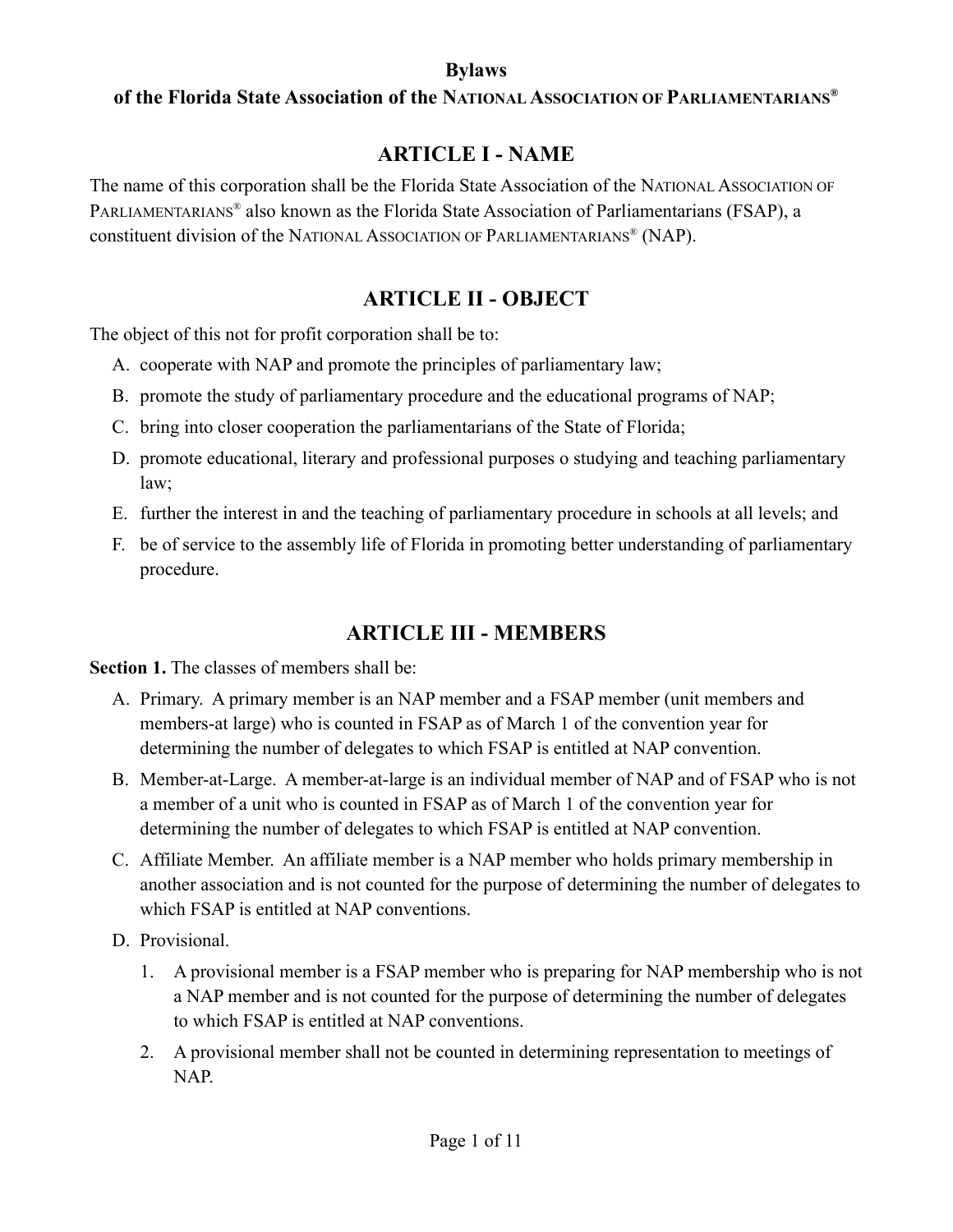#### **of the Florida State Association of the NATIONAL ASSOCIATION OF PARLIAMENTARIANS®**

- 3. A provisional member attending FSAP meetings may be permitted the privileges of the floor.
- **Section 2.** A member in good standing shall be one whose current dues have been paid in accordance with the provision of these bylaws and who is not under disciplinary action.
- **Section 3.** Resignation, Reinstatement, Forfeiture.
	- A. A member in good standing may resign by sending a letter of resignation to NAP headquarters and to the FSAP second vice-president before March 1.
	- B. A former member who resigned in good standing may be granted reinstatement in accordance with NAP bylaws.
	- C. A former member who forfeited membership for nonpayment of dues shall be granted reinstatement in accordance with rules established by NAP and FSAP.

#### **ARTICLE IV - STRUCTURE**

**Section 1.** Unit. A unit is a division of NAP. Its rights and responsibilities are specified in the NAP bylaws.

#### **ARTICLE V - FINANCES**

**Section 1.** Annual Dues.

- A. Annual per capita dues shall be as stated in the standing rules.
- B. Student. An individual who is a full-time student qualifies for a 50% reduction in dues for the individual's membership classification.
- C. Dues for primary members and members-at-large who are concurrently NAP members shall be due and payable to NAP headquarters by January 1.
- D. Units with provisional members shall remit per capita dues to the FSAP treasurer by January 1.
- E. FSAP dues for affiliate members shall be paid by such affiliate members to the FSAP treasurer by January 1.
- F. Membership for all classes of members, both NAP members and provisional members, shall be delinquent if dues are not paid by February 1 and forfeited if dues are not paid by March 1.
- G. Units shall submit to the FSAP second vice-president by September 1 a complete list of members with addresses and phone number noting membership class and NAP membership status.
- H. A member of FSAP may be a member of more than one unit, but shall pay FSAP dues through only one unit as designated by the member.

Page 2 of 11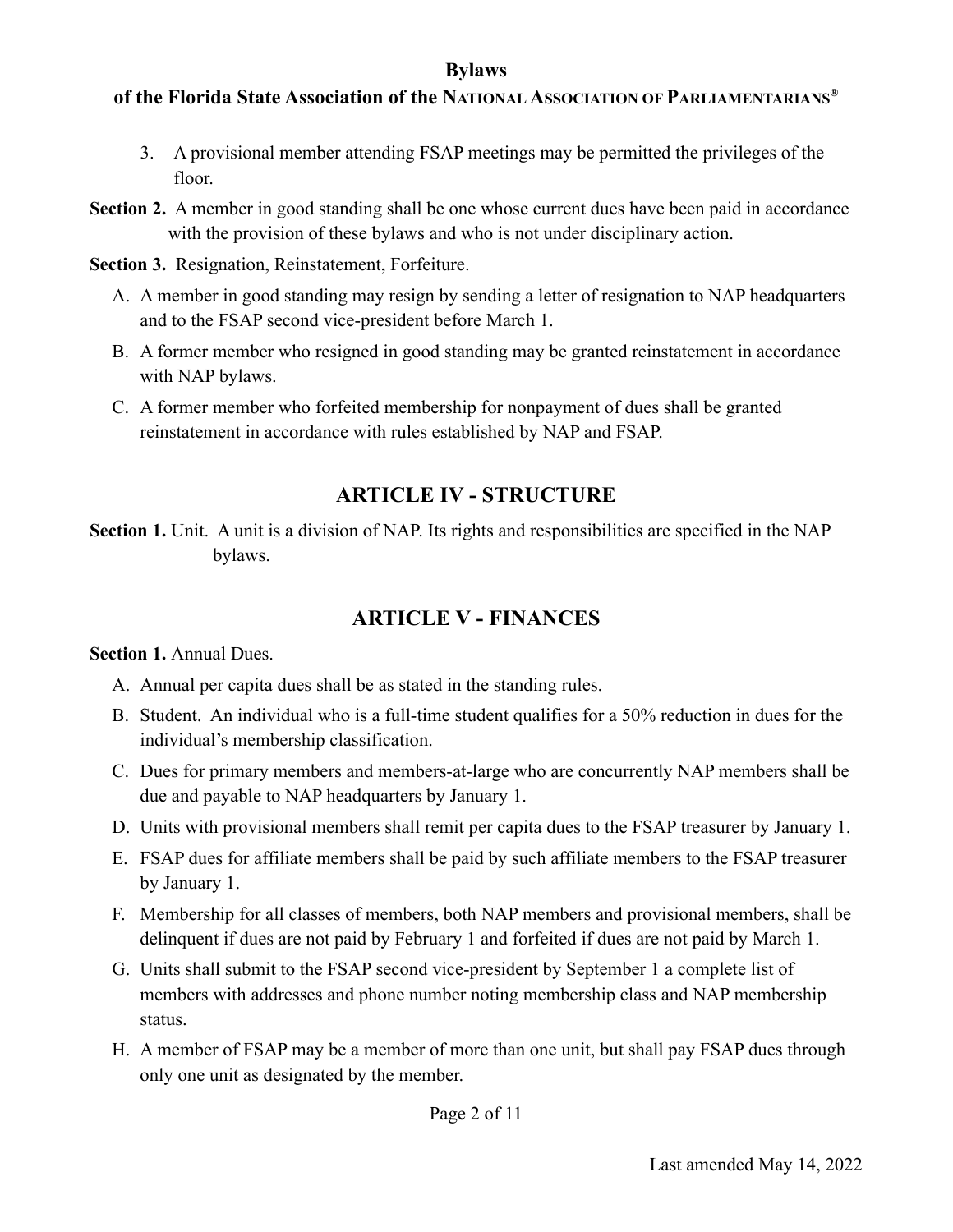#### **of the Florida State Association of the NATIONAL ASSOCIATION OF PARLIAMENTARIANS®**

- I. The dues of a new member, or of a new provisional, joining FSAP between August 1 and January 1 shall be applied to the year beginning with January 1.
- J. Past presidents of NAP shall not pay any dues to FSAP as long as they are Florida residents.

**Section 2.** Budget. A proposed budget shall be submitted by the finance committee at the annual session.

**Section 3.** Fiscal Year. The fiscal year shall be from December 1 through November 30 inclusive.

#### **ARTICLE VI - OFFICERS**

**Section 1.** Elected and Appointed Officers.

- A. The elected officers of FSAP shall be a president, a first vice-president, a second vice-president, a recording secretary, and a treasurer.
- B. The corresponding secretary shall be an appointed officer.

**Section 2.** Election.

- A. Officers shall be elected at the annual session held in odd-numbered years for a term of two years or until their successors are elected. The president shall serve no more than one term consecutively. No officer shall serve more than two consecutive terms in the same office except the treasurer.
- B. To be eligible for office, a nominee shall be a member in good standing. A nominee for the office of president or vice-president shall be a registered parliamentarian or a professional registered parliamentarian.
- C. The election of officers shall be by ballot and a majority shall elect. If there is but one nominee for any office to be filled, that election may be by voice.
- D. Elected officers, except the treasurer, shall assume their duties at the close of the annual session at which they are elected. The treasurer's term shall begin on August 1.
- E. In case of a vacancy on the office of president, the first vice-president shall become president and the second vice-president shall become first vice-president. Vacancies in any other office shall be filled by the executive board until the next annual session when the office shall be filled for the unexpired term.

#### **Section 3.** Nominating Committee.

- A. A nominating committee of five members shall be elected at the annual session held in evennumbered years. A member shall not serve a second consecutive time on the committee and no two members shall be from the same unit. A plurality vote shall elect. Vacancies on the nominating committee shall be filled by the executive board.
- B. The nominating committee shall: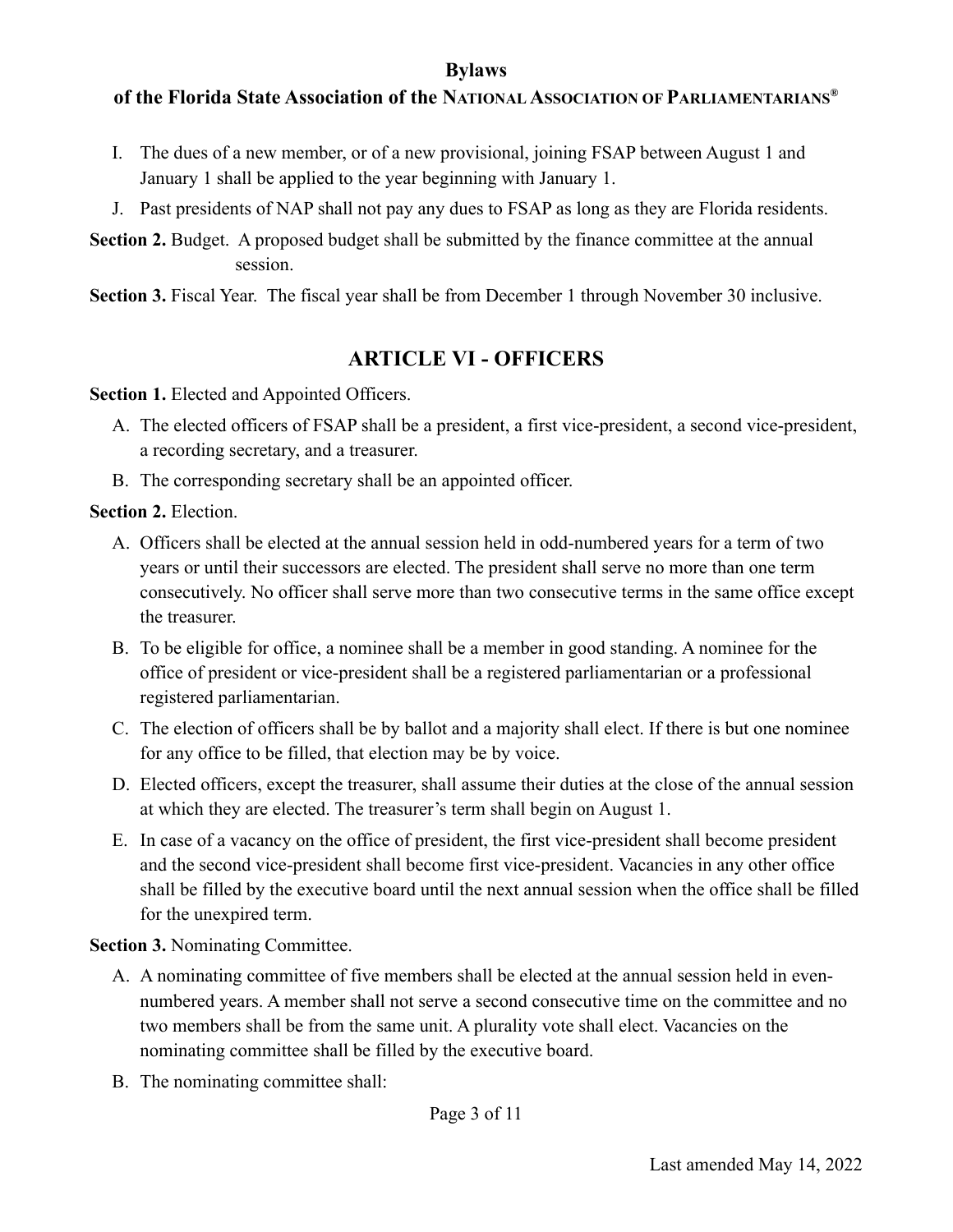#### **of the Florida State Association of the NATIONAL ASSOCIATION OF PARLIAMENTARIANS®**

- 1. present one name for each office to be filled subject to the requirements of eligibility;
- 2. prepare ballots for voting; and
- 3. submit a report to be included in the call for the annual session at which the election is to be held.
- Section 4. Duties of Officers. All officers shall perform the duties prescribed in the adopted parliamentary authority in addition to those specified in the bylaws and standing rules of FSAP and those assigned by the president or the executive board.
	- A. The president shall:
		- 1. preside at all meetings of FSAP and of the executive board;
		- 2. appoint a corresponding secretary and a registered or professional registered parliamentarian;
		- 3. appoint standing committees and their chairmen subject to the approval of the executive board;
		- 4. sign warrants for funds drawn on the treasury and ensure that no part of the association's net earnings inure to the benefit of members or officers;
		- 5. serve as editor-in-chief of *The Florida Parliamentarian*;
		- 6. appoint delegates and alternates from members-at-large to the NAP convention;
		- 7. fill vacancies occurring in the delegations to NAP conventions;
		- 8. prepare the report for the NAP biennial convention at the close of the administration;
		- 9. send a copy of all lists received from NAP concerning NAP members in Florida to the treasurer, the second vice-president and the yearbook chairman;
	- B. In the absence or inability of the president, the duties of the president shall be performed by the vice-presidents respectively in their order.
	- C. The first vice-president shall;
		- 1. assume the office of president for the unexpired term in the event of a vacancy in the office;
		- 2. sign warrants on the treasury in the president's absence or inability to sign;
		- 3. assist the president.
	- D. The second vice-president shall:
		- 1. assume the office of first vice-president for the unexpired term in the event of a vacancy in the office;
		- 2. serve as chairman of the membership committee;
		- 3. maintain a current file of all members;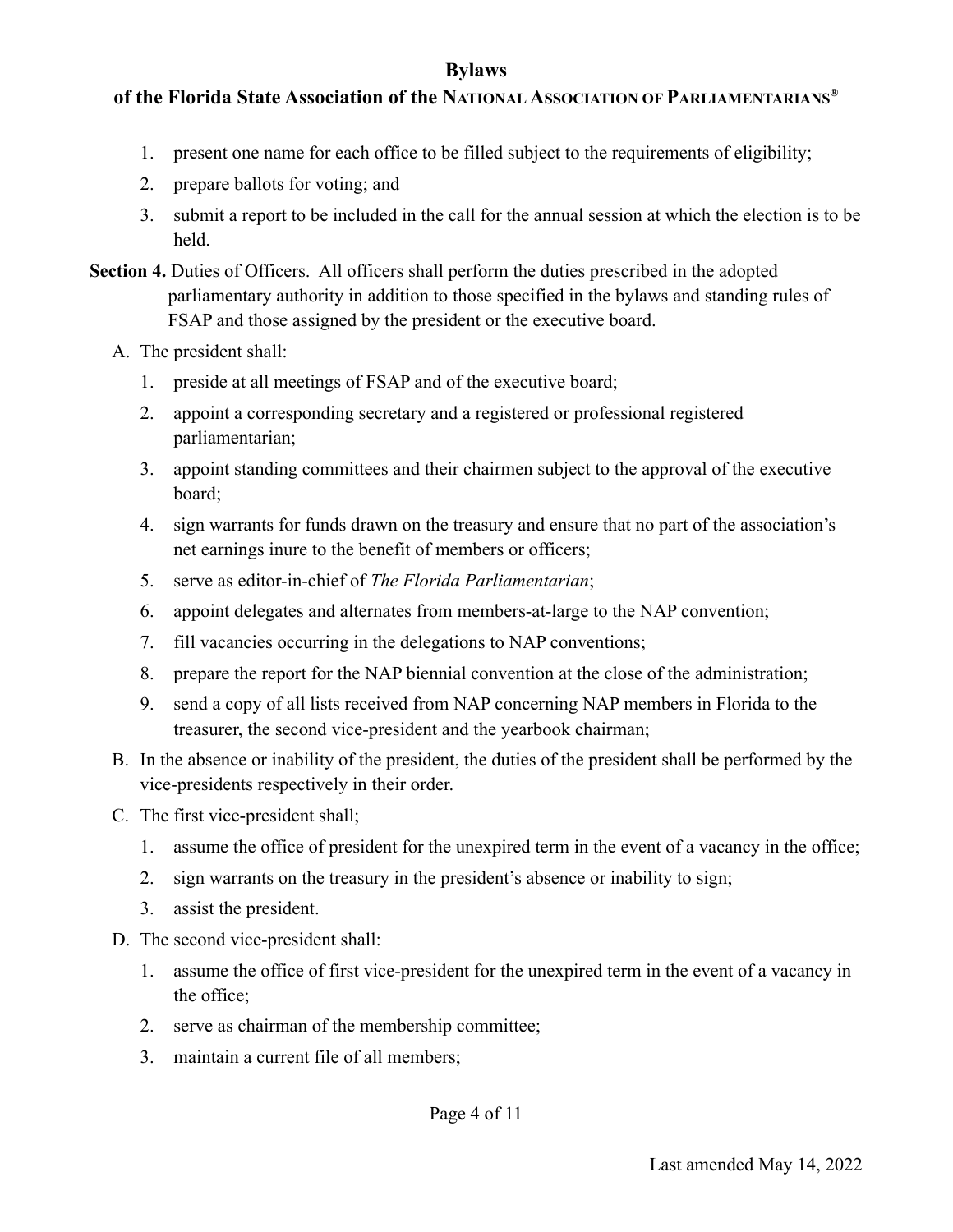#### **of the Florida State Association of the NATIONAL ASSOCIATION OF PARLIAMENTARIANS®**

- 4. by August 1, send a membership list to all units for updating;
- 5. by October 1, send dues notices to units for provisional member dues;
- 6. invoice affiliate members for FSAP dues no later than October 1;
- 7. annually invoice individuals who subscribe to *The Florida Parliamentarian* no later than October 1;
- 8. advise NAP of changes in FSAP elected offices, membership and addresses;
- 9. be responsible for maintaining membership records;
- 10. maintain a list of members of approved units;
- 11. maintain a list of officers from each unit;
- 12. furnish the names and address of all members to the president, the treasurer, the yearbook chairman, and the editor of *The Florida Parliamentarian*, and submit supplementary lists as necessary of new and reinstated members, along with the changes of address;
- 13. furnish an accurate list of voters to the chairman of the registration committee by at least three months prior to the date of each meeting; and
- 14. notify NAP of the names of deceased members.
- E. The recording secretary shall:
	- 1. record the proceedings of the meetings of FSAP and of the executive board;
	- 2. notify officers, chairmen, delegates and alternates of their elections or appointments; and
	- 3. furnish committees with materials referred to them.
- F. The corresponding secretary shall:
	- 1. send notices of all meeting and other notices when previous notice is required;
	- 2. send a copy of the current FSAP bylaws to NAP headquarters and District 3 director after each FSAP annual meeting; and
	- 3. compile the annual report book.
- G. The treasurer shall:
	- 1. serve as the financial officer and be custodian of all funds of FSAP;
	- 2. deposit funds in depositories approved by the executive board;
	- 3. pay authorized bills promptly;
	- 4. keep an accurate record of receipts and disbursements;
	- 5. serve as chairman of the finance committee;
	- 6. present a financial report at each meeting of the executive board and each meeting of FSAP;

Page 5 of 11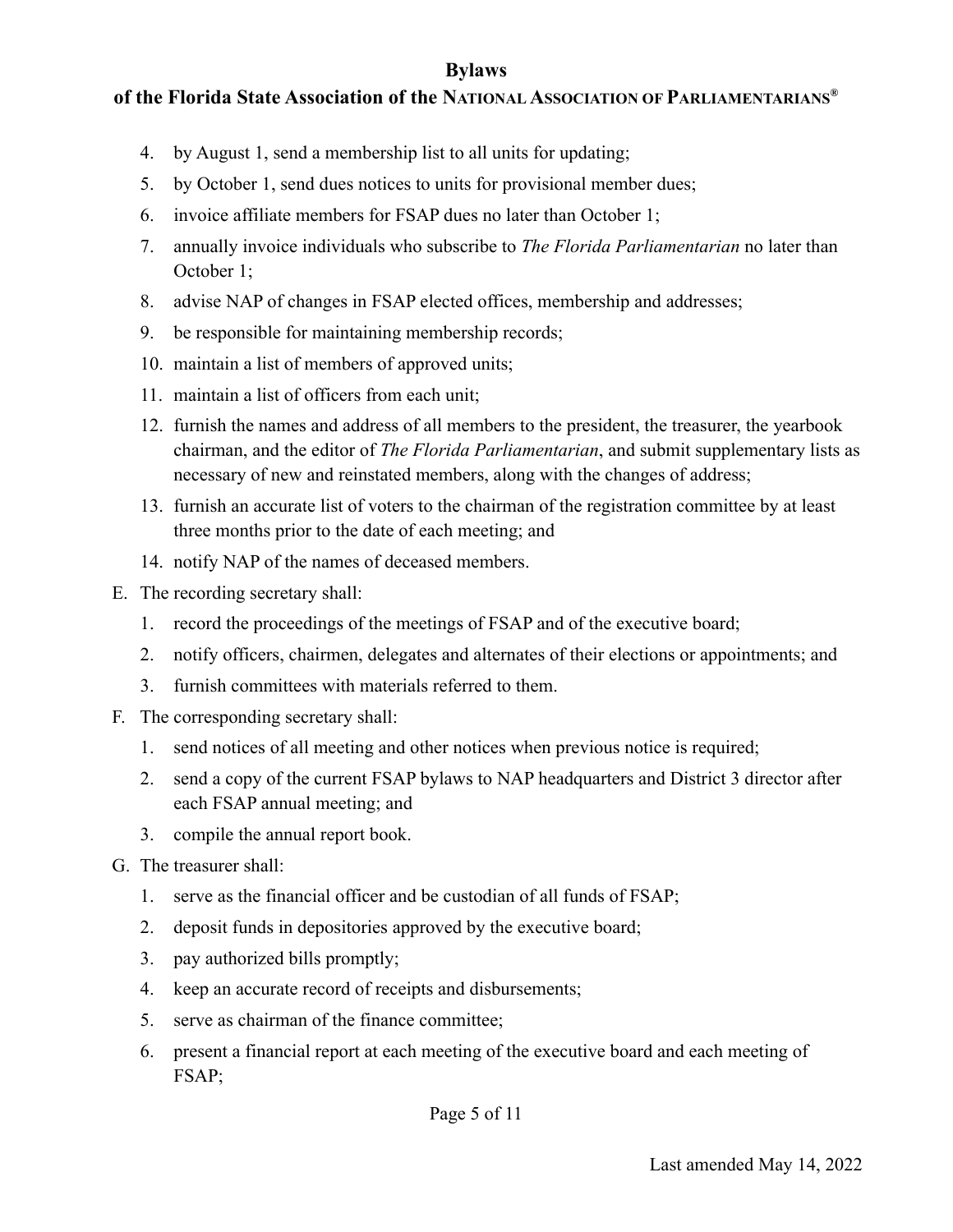#### **of the Florida State Association of the NATIONAL ASSOCIATION OF PARLIAMENTARIANS®**

- 7. furnish the Herberta Ann Leonardy Scholarship Fund chairman with a record of all funds received;
- 8. close the books at the end of the fiscal year and submits the accounts to the auditor;
- 9. file all necessary forms with the IRS and the state of Florida; and
- 10. receive the names, addresses and fees of new members and provisionals upon their affiliation with a unit and forward the names and addresses to the second vice-president.

#### **ARTICLE VII - MEETINGS**

#### **Section 1.** Meetings.

- A. Two business meetings shall be held each year, one in the fall and one in the spring, at a time and place to be determined by the executive board.
- B. The spring meeting shall be the annual session meeting. The fall meeting shall be designated Henry M. Robert Day. Business meetings shall be followed by educational programs.
- C. The official call shall be sent to the members at least thirty days prior to the meetings.
- D. In case of an emergency, the executive board shall have the authority to cancel and reschedule the meetings of the association.
- E. Meetings of the association and the subordinate groups subject to these bylaws may be held electronically as long as all participants may hear each other simultaneously.

#### **Section 2.** Voting Body.

- A. The voting body shall be all NAP members of FSAP in attendance.
- B. Quorum A majority of the registered voting members of any meeting shall constitute a quorum.

**Section 3.** Special Meetings.

- A. Special meetings shall be called by the president upon a majority vote of the executive board, or at the written request of a majority of the units.
- B. Notice shall be sent at least two weeks prior to the date of the meeting.

**Section 4.** There shall be no absentee voting or voting by proxy.

#### **ARTICLE VIII - EXECUTIVE BOARD**

**Section 1.** The executive board shall consist of the elected officers, the corresponding secretary, the editor of The Florida Parliamentarian, the education chairman, and the meetings coordinator. The parliamentarian shall attend as an advisor.

Page 6 of 11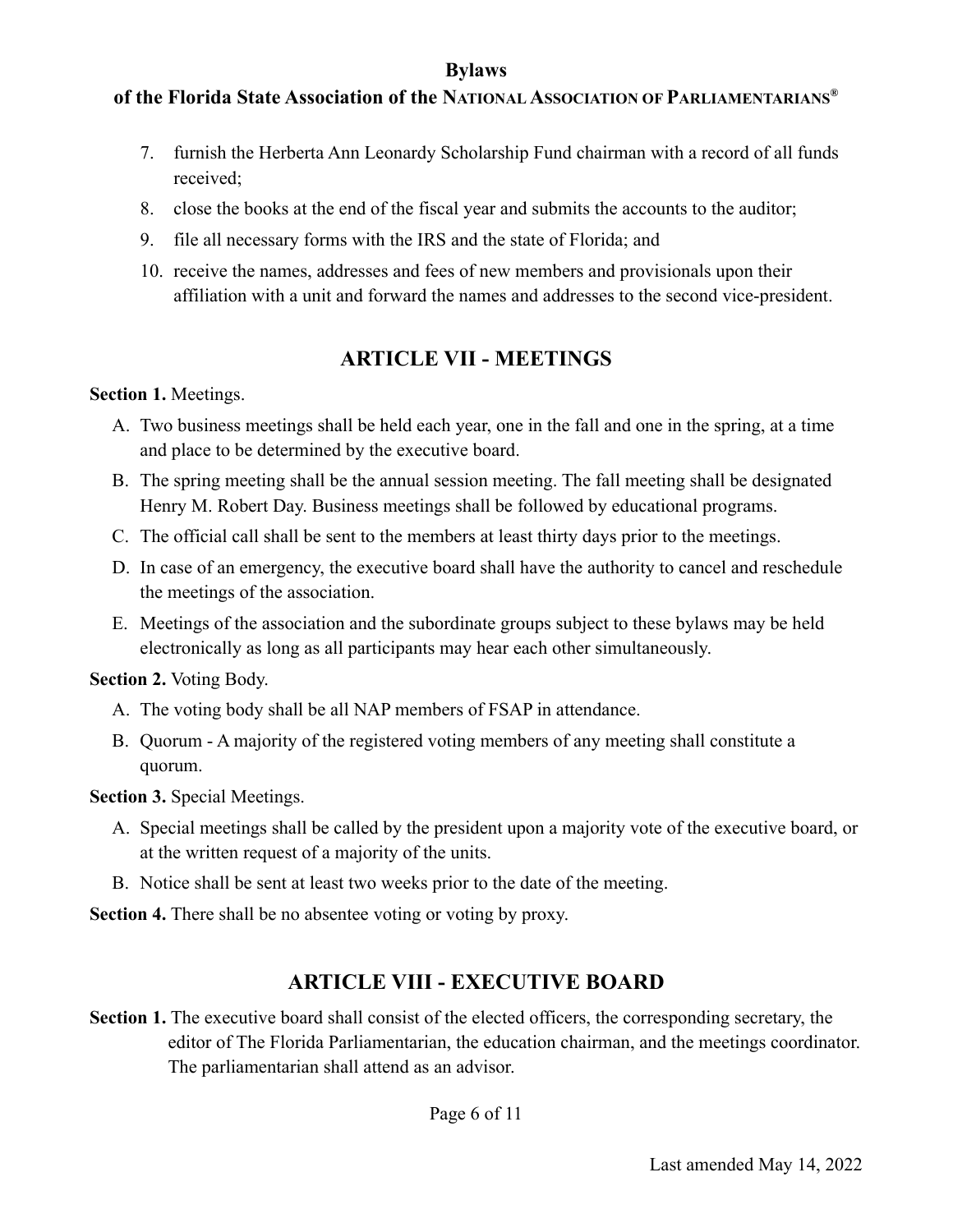#### **of the Florida State Association of the NATIONAL ASSOCIATION OF PARLIAMENTARIANS®**

**Section 2.** Duties. The executive board shall:

- A. transact the business of FSAP between meetings;
- B. report at each meeting;
- C. approve the time and place of meetings of FSAP;
- D. approve the appointments of the president as required;
- E. transact business by email and electronic means;
- F. approve all depositories for funds;
- G. approve items for sale and set the selling price for all items;
- H. approve the price of subscriptions to *The Florida Parliamentarian*;
- I. designate those authorized to sign checks; and
- J. perform an task(s) required to meet the object of the corporation as stated in Article II Object.
- **Section 3.** Meetings. The executive board shall meet at the call of the president or at the written request of a majority of the board.
- **Section 4.** Ouorum. A majority of the executive board shall constitute a quorum.

### **ARTICLE IX - COMMITTEES**

**Section 1.** Standing Committees. The standing committees shall be as follows: auditing, bylaws, editor of *The Florida Parliamentarian*, education, finance, meetings coordinator, membership, registration, scholarship, unit presidents, yearbook, youth, and such other committees as may be required with the approval of the executive board.

**Section 2. Duties of Committees.** 

- A. The auditing committee shall be responsible for auditing the books of FSAP at least annually and at other times as directed by the membership of the executive board.
- B. The bylaws committee shall:
	- 1. shall review new unit bylaws and other unit bylaws in a schedule determined by the executive board;
	- 2. may offer amendments to these bylaws according to established procedures and shall offer proposed amendments submitted to it by association officers, boards, committees or members; and
	- 3. shall be responsible for proposing a bylaw revision if authorized by the membership.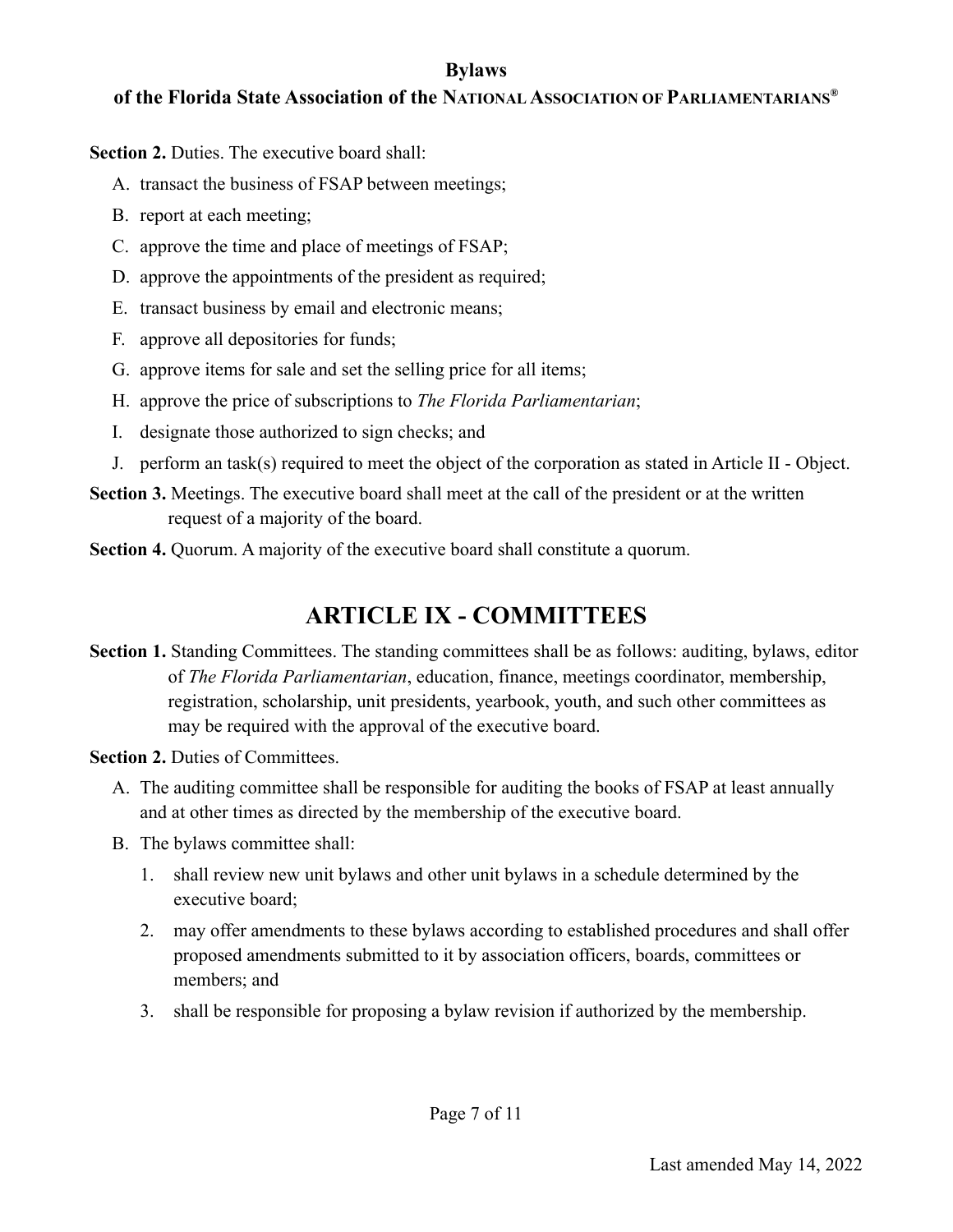#### **of the Florida State Association of the NATIONAL ASSOCIATION OF PARLIAMENTARIANS®**

- C. The editor of *The Florida Parliamentarian*:
	- 1. the editor shall edit and publish at least four issues of *The Florida Parliamentarian* annually;
	- 2. the associate editor shall conduct the questions and answer column for *The Florida Parliamentarian*; and
	- 3. the circulation manager shall assist the editor as required and mail *The Florida Parliamentarian* to the members of FSAP and to subscribers.
- D. The education committee shall be responsible for coordinating educational programs for FSAP and the general public.
- E. The finance committee shall prepare a budget to be presented at the annual meeting for approval.
- F. The meetings coordinator shall arrange the meetings of FSAP.
- G. The membership committee shall consist of the second vice-president as chairman, and shall promote membership within the organization.
- H. The registration committee shall:
	- 1. be responsible for registration for all meetings;
	- 2. verify the eligibility of each voter with the list of eligible voters; and
	- 3. prepare the initial and supplementary registration reports.
- I. The scholarship committee shall:
	- 1. consist of the chairman, the chairman of the education committee and three members appointed by the president; and
	- 2. select recipients of Dr. Herberta Ana Leonardy scholarships.
- J. The unit presidents committee shall:
	- 1. develop methods of attracting and retaining members;
	- 2. share information; and
	- 3. a unit president may select a unit NAP member to represent the unit at committee meetings.
- K. The yearbook committee shall prepare a biennial publication known as the Yearbook with an update at the end of the first year. The Yearbook shall contain:
	- 1. FSAP article of incorporation, bylaws and standing rules;
	- 2. a listing of FSAP and NAP dues and dates;
	- 3. a listing of NAP officers and committees;
	- 4. a listing of FSAP officers and committees;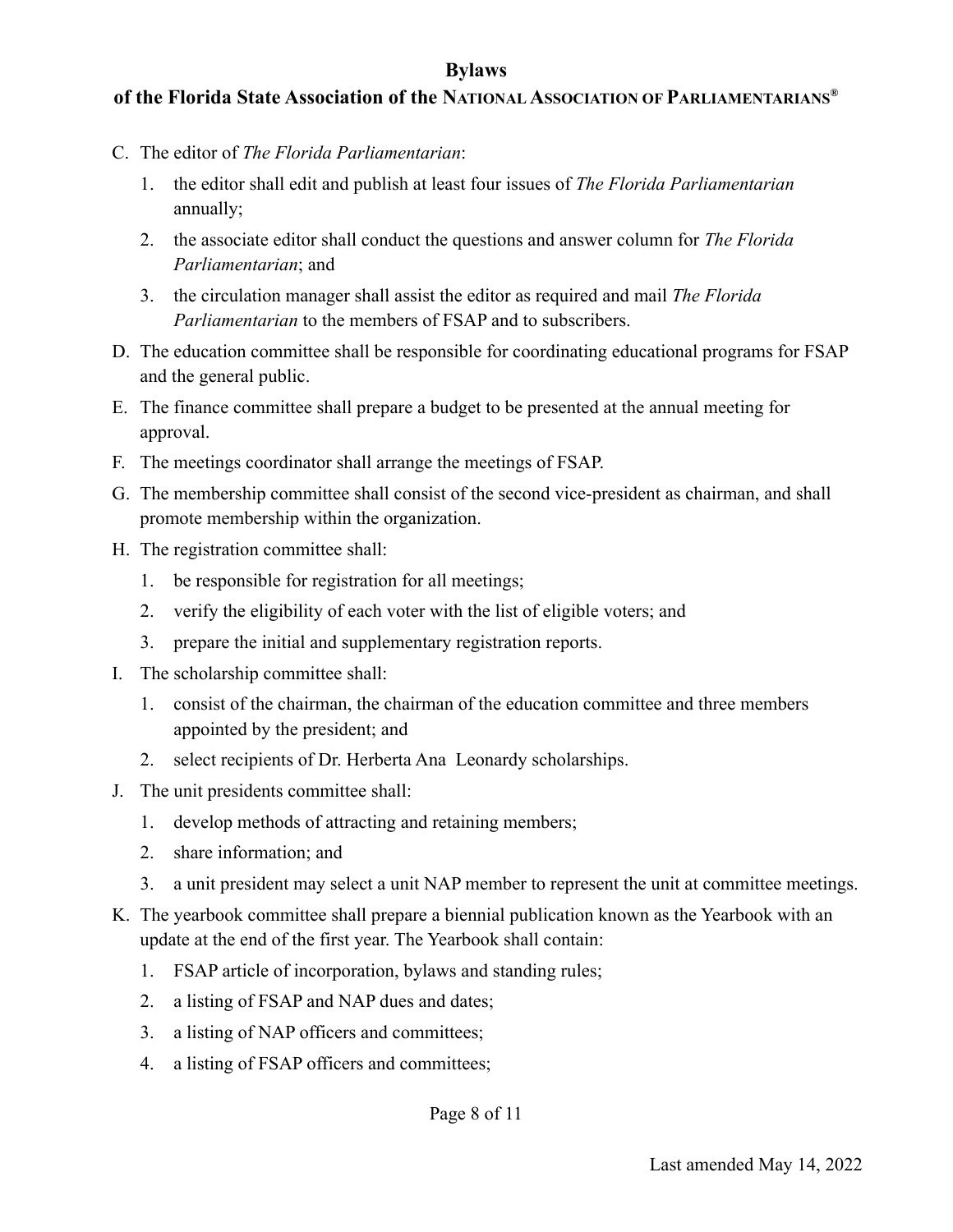#### **of the Florida State Association of the NATIONAL ASSOCIATION OF PARLIAMENTARIANS®**

- 5. a membership roster of each FSAP unit;
- 6. an alphabetical list of all members; and
- 7. other items approved by the executive board.
- L. The youth committee shall:
	- 1. encourage the formation and support of youth groups; and
	- 2. encourage activities aimed at providing parliamentary education to youth.
- **Section 3.** Special Committees. Special committees may be created or appointed by the president or as ordered by the executive board or the assembly.
- **Section 4.** The president shall be ex officio a member of all committees except the nominating committee and the auditing committee.
- **Section 5.** Committees may transact business by mail and electronic means.

## **ARTICLE X - DELEGATES**

**Section 1.** NAP Representation. Delegate representation to NAP conventions shall be:

- A. The President. In the event that the president is unable to serve, the first vice-president shall represent the state, and the vacancy shall be filled by the second vice-president or alternate in their respective order.
- B. The First Vice-President. In the event that the first vice-president is unable to serve, the vacancy shall be filled by the second vice-president or alternate in their respective order.
- C. The Outgoing President. If the outgoing president is unable to serve, the vacancy shall be filled by an alternate.
- D. Three Delegates and Two Alternates. The delegates and alternates shall be elected at the FSAP annual session in odd-numbered years. Nominations shall be from the floor and a plurality vote shall elect. The three receiving the highest number of votes shall be the delegates and the two receiving the next highest number of votes shall be the alternates.
- E. Members-at-Large. The president shall appoint the requisite number of member-at-large delegates. The requisite number shall be one additional delegate for up to the first five primary members-at-large and an additional delegate for each additional five primary members-at-large or fraction thereof for the association as of March 1 of the NAP convention year.

**Section 2.** Vacancies shall be filled by the president except as stated in Article X, Sections 1A and 1B.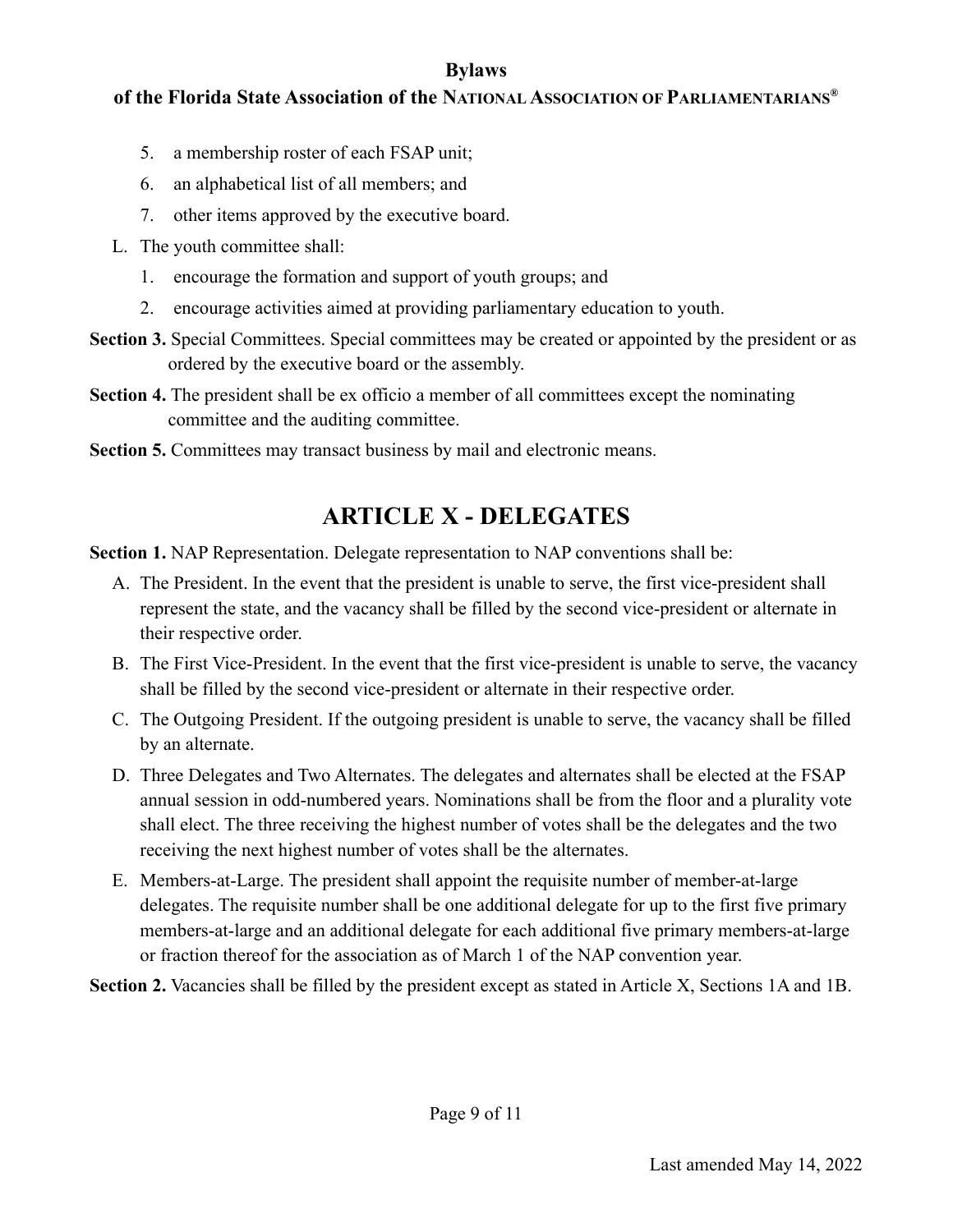#### **of the Florida State Association of the NATIONAL ASSOCIATION OF PARLIAMENTARIANS®**

### **ARTICLE XI - OFFICIAL PUBLICATION**

The official publication of FSAP shall be *The Florida Parliamentarian* which shall be published at least quarterly.

### **ARTICLE XII - PARLIAMENTARY AUTHORITY**

The rules contained in the current edition of *Robert's Rules of Order Newly Revised* shall govern the proceedings of this association in all cases to which they are applicable and in which they are not inconsistent with the bylaws of NAP, these bylaws, any special rules of order the association may adopt, and any statutes applicable to this organization that do not authorize the provisions of these bylaws to take precedence.

### **ARTICLE XIII - AMENDMENTS**

- **Section 1.** These bylaws may be amended by a two-thirds (2/3) vote at any annual, fall, or special, meeting of FSAP, provided that any proposed amendment has been noticed with the call of the meeting at least thirty (30) days before the meeting. Without previous notice, these bylaws may be amended at any annual, fall, or special, meeting by unanimous vote.
- **Section 2.** A proposal for a bylaw revision may only be authorized at an annual session. The proposed by revision shall be presented at the next annual session or special meeting and shall be adopted by a two-thirds (2/3) vote provided that the proposed revision has been noticed with the call of the meeting at least thirty (30) days before the meeting.
- **Section 3.** Amendments to, or a revision of, these bylaws shall become effective at the adjournment of the annual session or special meeting at which they are adopted unless otherwise provided.
- **Section 4.** Any amendment to these bylaws necessitated by amendments to NAP bylaws shall be effected by the executive board and reported to the membership in writing at least sixty (60) days following the adoption of such amendments by NAP.

## **ARTICLE XIV - DISSOLUTION**

In the event of dissolution of the association, the assets shall be liquidated and distributed to NAP, provided that, at the time of such dissolution, NAP is an exempt organization under section  $501(c)(3)$ of the Internal Revenue Code. Otherwise, assets shall be distributed for one or more exempt purposes within the meaning of section  $501(c)(3)$  of the Internal Revenue Code or corresponding section of any future federal tax code. No funds shall inure to the benefit of individual members. The Association charter shall be returned to NAP headquarters.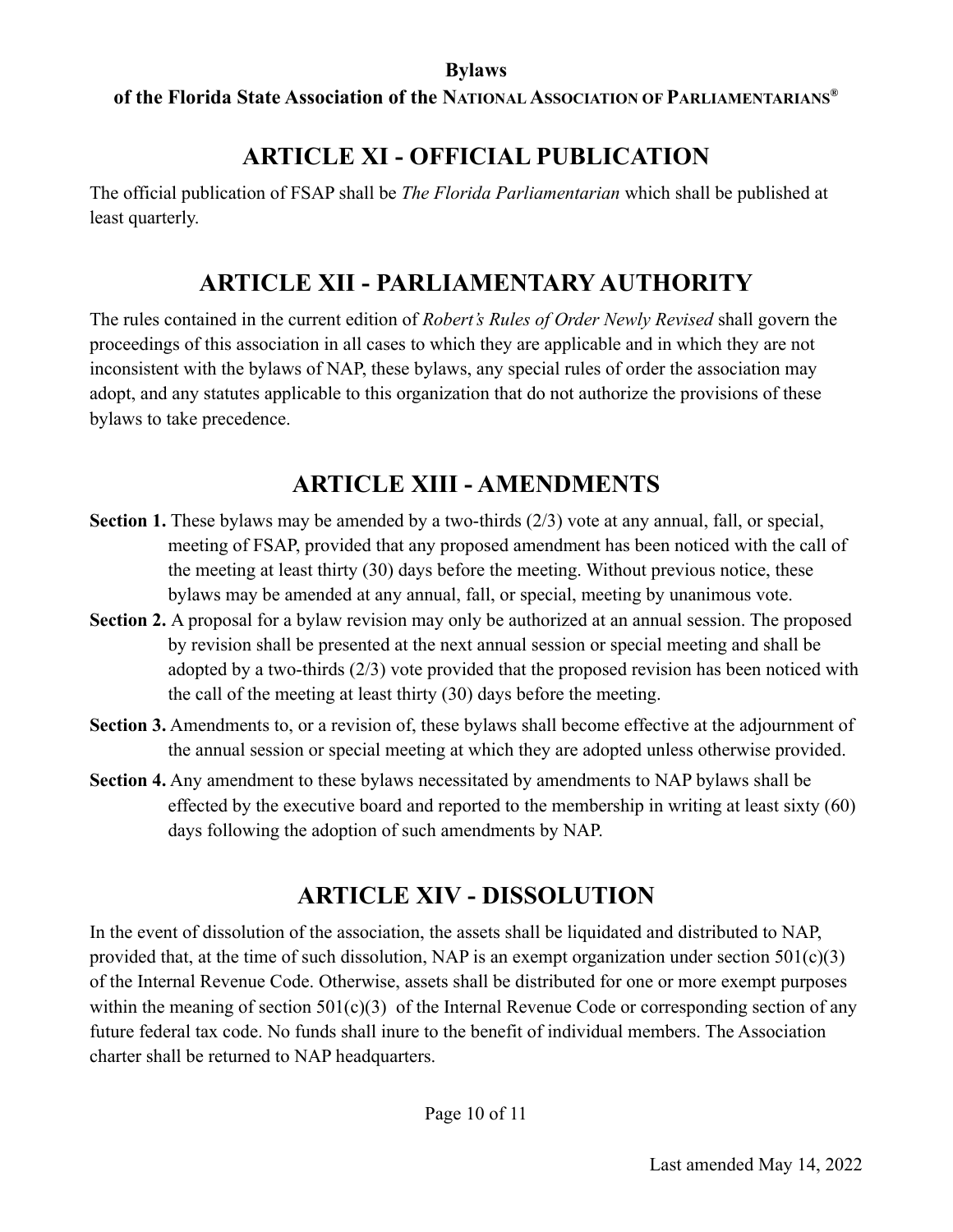#### **of the Florida State Association of the NATIONAL ASSOCIATION OF PARLIAMENTARIANS®**

Revised May 21, 2005 Amended October 24, 2009 Amended May 22, 2010 Amended October 20, 2021 Amended May 3, 2014 Amended October 18, 2014 Amended May 30, 2015 Amended May 6, 2017 Amended October 21, 2017 Amended October 13, 2018 Amended May 18, 2019 Amended October 17, 2020 Amended May 8, 2021 Amended May 14, 2022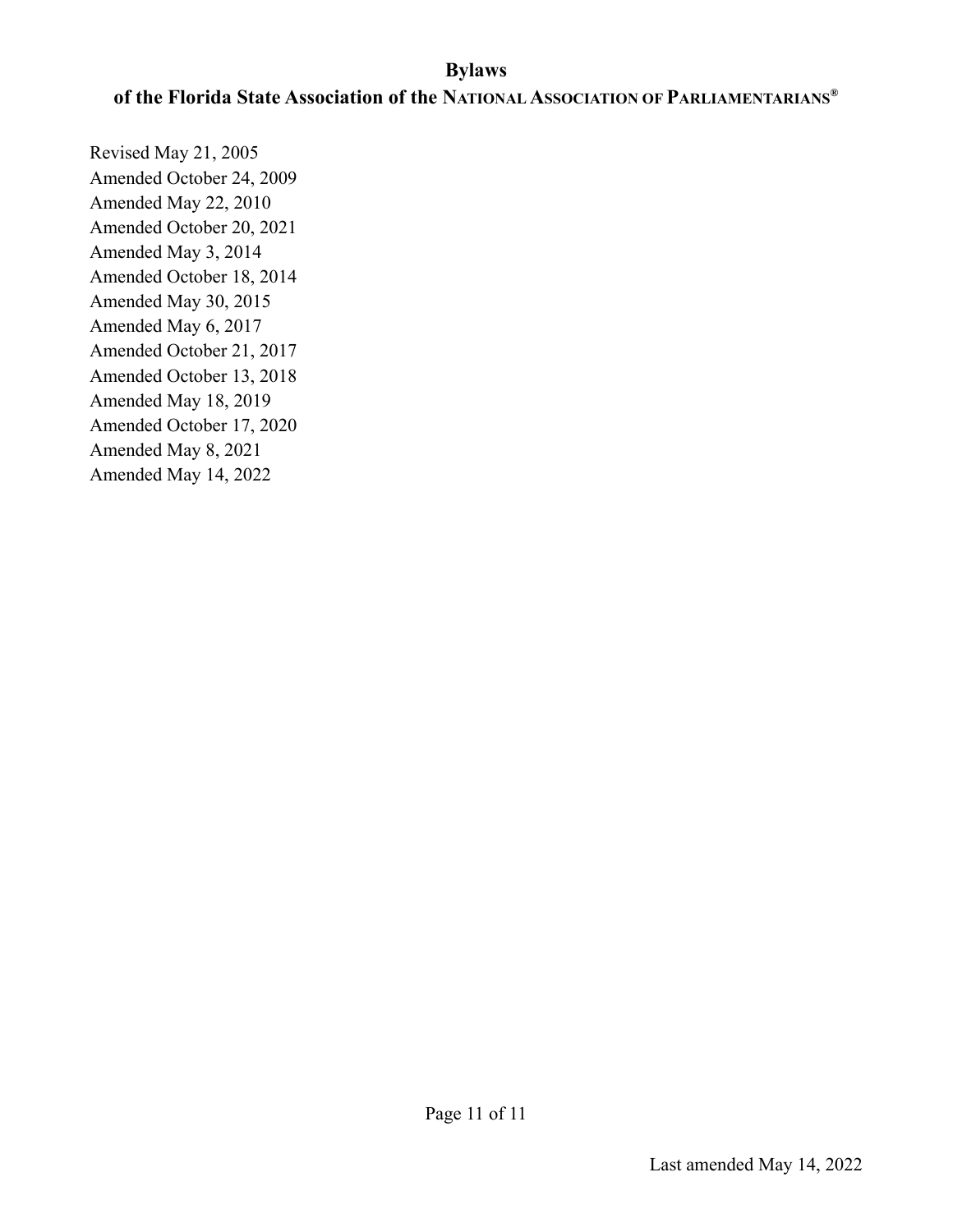#### **Standing Rules**

#### **of the Florida State Association of the NATIONAL ASSOCIATION OF PARLIAMENTARIANS®**

#### **General Rules**

- 1. The use of the roster for commercial or political purposes shall not be permitted.
- 2. Official Forms
	- a. Application forms for NAP membership may be secured from NAP headquarters.
	- b. Affiliation forms for provisional members may be secured from the FSAP second vicepresident.
- 3. President's Pins
	- a. An official president's pin approved by NAP shall be presented to each retiring president of FSAP, and shall become the personal property of the recipient.
	- b. This pin shall be purchased by the treasurer, and shall be presented by the incoming president.
	- c. The 10-karat gold pin, in the shape of the State of Florida with the mace and gavel, shall be retained by FSAP to be worn by the president during the term of office.
- 4. A personal gift shall be presented to the retiring president, the cost not to exceed seventy-five dollars. It shall be the duty of the first vice-president to secure this gift, and to present it to the retiring president in appreciation from FSAP.
- 5. A remembrance in the amount of twenty-five dollars shall be given in the event of the death of a past president or a current officer of FSAP, as authorized by the president.
- 6. Annual state dues for incapacitated FSAP past presidents shall be paid by FSAP upon a majority vote of the executive board.
- 7. FSAP may provide limited reimbursement to the FSAP elected and appointed delegates to the NAP Convention and those members appointed to attend the NAP Training Conference and/or NAP Leadership Conference as follows:
	- a. The delegates and alternates elected by the FSAP membership or appointed by the President to fill a vacancy of an elected delegates and alternates are eligible for reimbursement.
	- b. Up to seven members appointed by the FSAP President to attend the NAP Training Conference and up to three members appointed by the FSAP President to attend the NAP Leadership Training program are eligible for reimbursement.
	- c. FSAP delegates and members authorized to attend NAP events shall notify the FSAP president prior to August 1st of the event year of their plans to attend.
	- d. The FSAP budget shall include funds for registration and travel expenses of the authorized delegates and representatives.
	- e. Receipts must be submitted for registration and travel expenses to the FSAP treasurer within four weeks following the conclusion of the event.
	- f. Funds that are budgeted for reimbursement shall be divided equally among those who are eligible and submit timely receipts, provided that: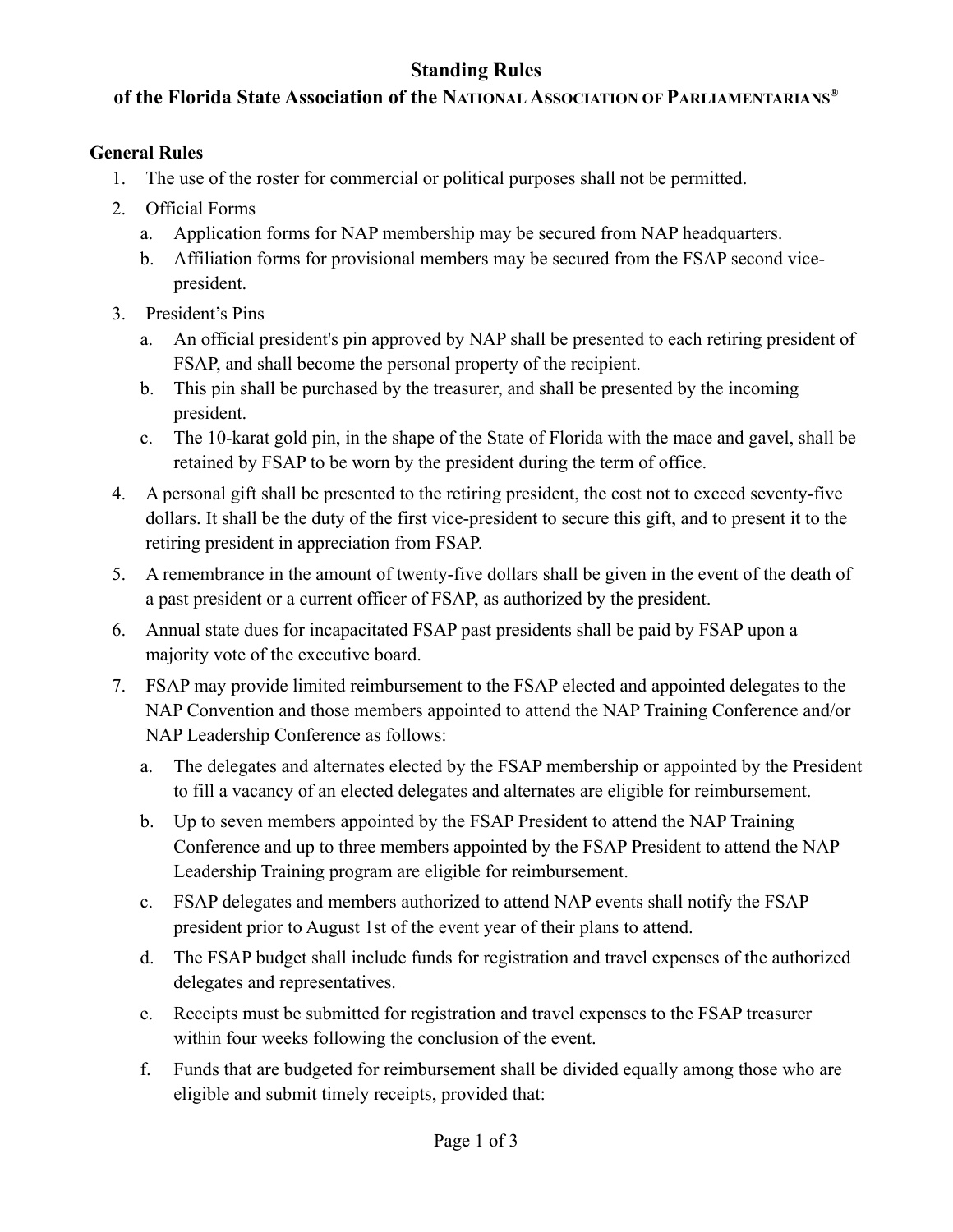#### **Standing Rules**

#### **of the Florida State Association of the NATIONAL ASSOCIATION OF PARLIAMENTARIANS®**

- i. no one shall receive more than the total amount for which receipts are provided and
- ii. no one shall receive more than \$500.00 total per fiscal year for the event or combination of events.
- g. Unit delegates and alternates and members-at-large appointed by the President as delegates to the NAP Convention are not eligible for reimbursement by FSAP.
- 8. All officers shall send copies of official correspondence to the president.
- 9. All officers shall deliver to their successors all material pertaining to their office within 10 days. Written committee reports shall be presented as requested by the president.
- 10. Chairmen of all committees, except the nominating committee, shall send copies of official correspondence and printed materials to the president.
- 11. The bylaws committee shall be authorized to correct article and section designations, punctuation and cross-references and to make such other technical and conforming changes as may be necessary to reflect the intent of FSAP.
- 12. The time and place of the FSAP fall meeting shall be announced in the March issue of *The Florida Parliamentarian*; the time and place of the FSAP spring meeting shall be announced in the December issue of *The Florida Parliamentarian*. A notice is to be placed in *The Florida Parliamentarian* after the annual meeting that annual reports are available on the FSAP website.
- 13. The name of the maker of a motion shall be omitted from the minutes of all meetings.
- 14. The FSAP annual reports as published in the Annual Report Booklet be posted at FSAP "Members Only Portal" each year no later than 14 days after the close of the annual business meeting.

**Annual Dues.** Annual dues per capita shall be:

- 1. Primary \$25.00
- 2. Members-at-large \$25.00
- 3. Affiliate \$25.00
- 4. Provisional \$25.00

#### **State Meetings**

- 1. The registration fee for the FSAP meetings shall be set by the executive board.
- 2. The hotel room for the president and meeting coordinator shall be paid by FSAP.
- 3. FSAP shall absorb the cost of the FSAP president's room, registration fee, and meals at state meetings.